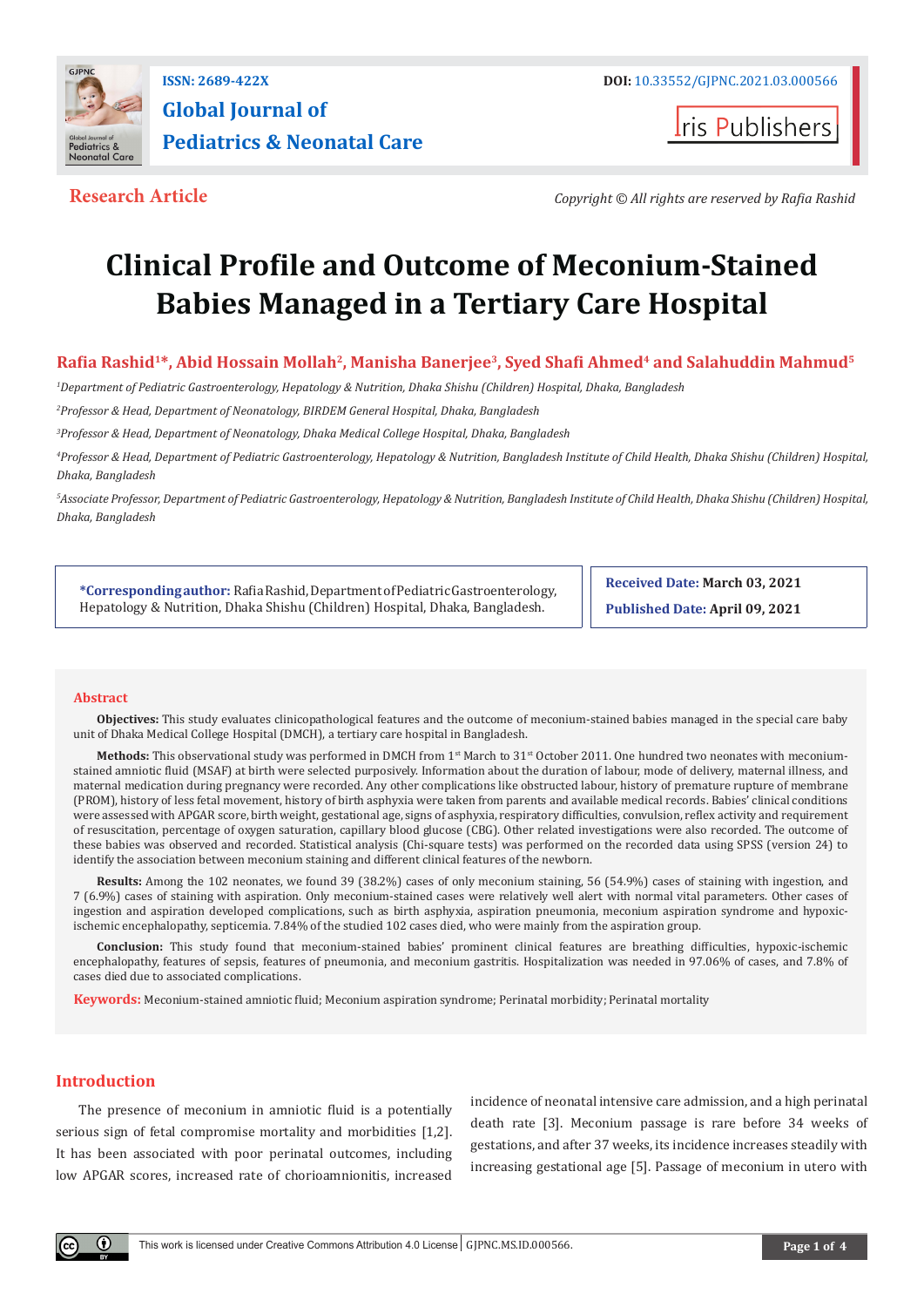staining of the amniotic fluid occurs 12% to 16% of all deliveries [6-8]. The presence of meconium below the vocal cord is known as meconium aspiration. It occurs in 20% to 30% of all infants with meconium-stained amniotic fluid [9], with around 12% mortality [7]. Aspiration can occur in utero with fetal gasping or after birth with the first breaths of life [10].

Meconium aspiration syndrome (MAS) occurs at higher rates in pregnancies beyond 40 weeks, with 34% of cases born after 40 weeks. In a study in 1996, among 1426 deliveries, 204 deliveries had MSAF, of which thick meconium was present in 141 [13]. From August 1999 to July 2000, in another study, the total number of live births was 3002, and the incidence of meconium-stained amniotic fluid was 8.3% (249/3002) [15]. MSAF is associated with lots of adverse outcomes of the fetus and has long been considered a bad predictor of fetal outcome. There is no significant data regarding this phenomenon available for our country. So, this cross-sectional observational study evaluates the clinical profiles and outcome of meconium-stained babies.

# **Method**

This cross-sectional observational study was performed in the Department of Neonatology, Dhaka Medical College Hospital from 1st March 2011 to 31<sup>st</sup> October 2011. One hundred two neonates with meconium-stained at birth were selected for the study, excluding sick neonates with birth injuries, congenital anomalies, and multiple gestations. Babies' clinical conditions were assessed with APGAR scores at the first and 5<sup>th</sup> minute, birth weight, gestational age (at birth), signs of perinatal asphyxia, respiratory difficulties, reflex activity, percentage of oxygen saturation, capillary blood glucose (CBG), and requirement of resuscitation after birth. Information about the other related investigations were also recorded. X-ray of the chest was done in suspected cases of meconium aspiration. The outcome of these babies about uneventful recovery, ingestion, cases of aspiration, death cases, and any other complications was recorded. Parents and guardians of the enrolled babies were

informed about the study, and written consent was obtained. The Ethical Review Committee of Dhaka Medical College Hospital approved this study. A predefined questionnaire was used to collect data that was then processed and analyzed using the statistical software SPSS (version 24.0). In addition to descriptive statistics, Chi-square and Fisher's Exact tests were performed to find the association between meconium staining and the clinical outcome.

#### **Result**

A total of 102 samples were enrolled for the study. Among them, 99 were admitted to special care baby unit (SCABU) for observation as well as treatment (whenever needed) From the selected sample, 39 (38.2%) babies had only staining (on the skin, umbilicus, nail), 56 (55%) babies had staining with ingestion, and 7 (6.8%) babies had features of aspiration along with staining (Figure 1). Gestational age of majority of the studied patients were between 37 to 42 weeks. The average birth weight was  $2.614$  ( $\pm$  0.355) kg. About 56.9% of cases were male and the rest were female Table 1. Breathing difficulties were present in 24 (61.5%) cases among 39 cases of only staining, 49 (87.5%) cases among 56 cases of ingestion, and 100% cases of aspiration. This association between meconium condition and breathing difficulties was statistically significant as the p-value is less than 0.05. Birth asphyxia of babies was not statistically significant. CRT higher than 3 seconds was found in all cases of aspiration. Hypoxic-ischemic encephalopathy were observed significantly for cases of ingestion, while all the cases of aspiration showed poor reflexes. Oxygen saturation was low in all the cases of meconium aspiration. For other cases of staining, poor oxygen saturation was not typical. CBG of babies was not significantly affected by meconium staining. Features of pneumonia was observed in most cases (57.1%) with ingestion and all the cases of aspiration. This study revealed a significant association between the presence of meconium gastritis and meconium conditions Table 2.

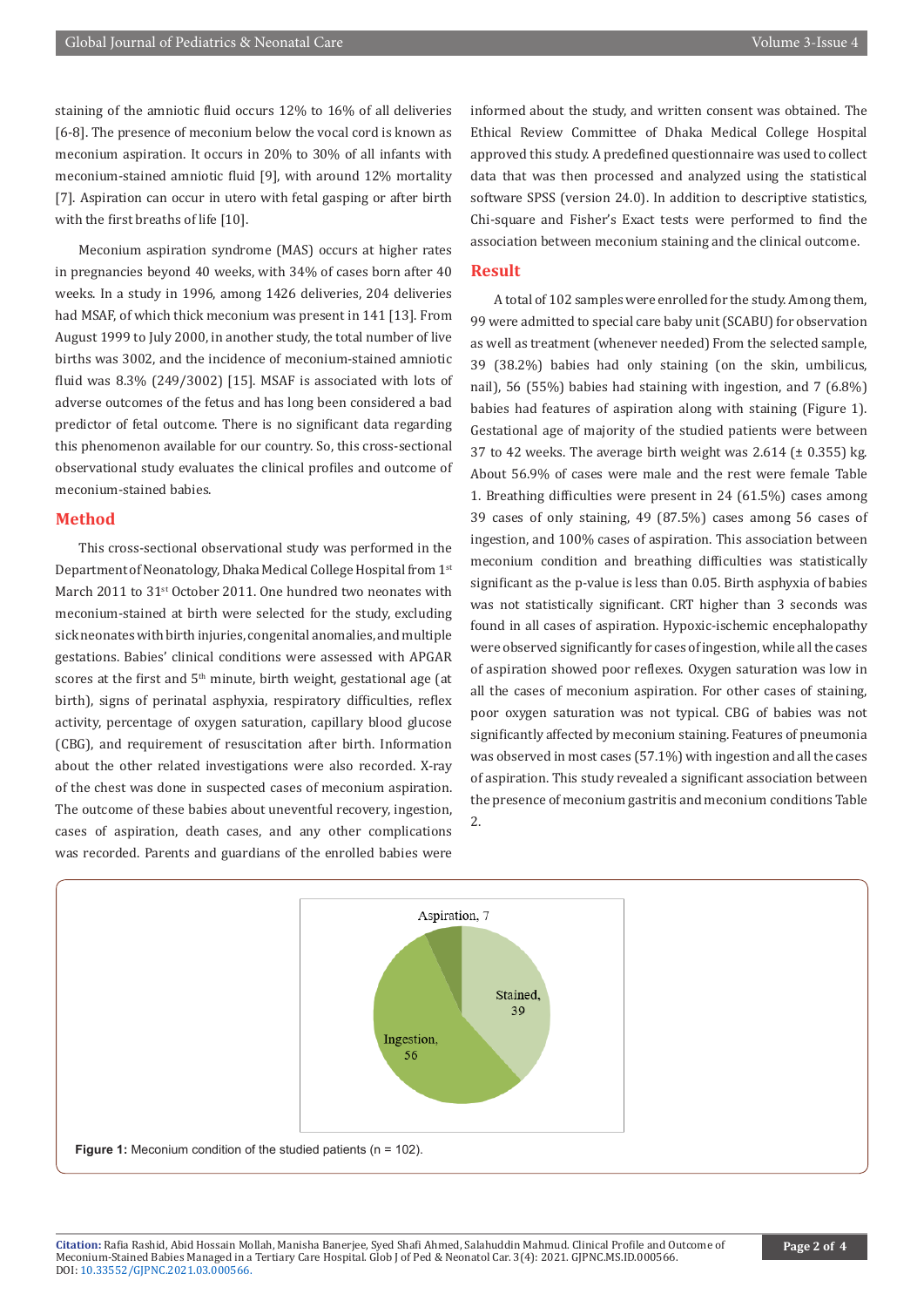**Table 1:** Demographic characteristics of the studied patients (n = 102).

| <b>Demographic Characteristics</b> |             | Number (%)          |
|------------------------------------|-------------|---------------------|
| Gestational age                    | < 37 weeks  | 17 (16.7%)          |
|                                    | 37-42 weeks | 70 (68.6%)          |
|                                    | > 42 weeks  | 15 (14.7%)          |
| Birth weight (kg)                  |             | $2.614 (\pm 0.355)$ |
|                                    |             | $(Mean \pm SD)$     |
|                                    | Male        | 58 (56.9%)          |
| Gender                             | Female      | 44 (43.1%)          |

#### **Table 2:** Clinical profile of the studied patients (n = 102).

| <b>Clinical Features</b>              |                                    | Only stained $(n = 39)$ | Stained with ingestion $(n = 56)$ | <b>Stained with aspiration</b><br>$(n = 7)$ | P-value    |
|---------------------------------------|------------------------------------|-------------------------|-----------------------------------|---------------------------------------------|------------|
| n(%)                                  |                                    | n(%)                    | $n(\%)$                           |                                             |            |
| <b>Breathing Difficulties</b>         | Absent                             | 15 (38.5%)              | $7(12.5\%)$                       | $0(0\%)$                                    | $0.004*$   |
|                                       | Present                            | 24 (61.5%)              | 49 (87.5%)                        | $7(100\%)$                                  |            |
|                                       | 19 (33.9%)<br>Absent<br>12 (30.8%) | $1(14.3\%)$             | 0.57                              |                                             |            |
| Birth Asphyxia                        | Present                            | 27 (69.2%)              | 37 (66.1%)                        | 6(85.7%)                                    |            |
| <b>CRT</b> (Capillary Refill<br>Time) | $<$ 3 sec                          | 36 (92.3%)              | 51 (91.1%)                        | $0(0\%)$                                    | $< 0.001*$ |
|                                       | $\geq$ 3 Sec                       | $3(7.7\%)$              | $5(8.9\%)$                        | 7 (100%)                                    |            |
| Reflex Activities                     | Weak                               | $3(7.7\%)$              | 22 (39.3%)                        | $7(100\%)$                                  | $< 0.001*$ |
|                                       | Moderate                           | 15 (38.5%)              | 28 (50%)                          | $0(0\%)$                                    |            |
|                                       | Good                               | 21 (53.8%)              | $6(10.7\%)$                       | $0(0\%)$                                    |            |
|                                       | $<60\%$                            | 3(7.7%)                 | $5(8.9\%)$                        | $7(100\%)$                                  |            |
| PaO <sub>2</sub>                      | 60%-80%                            | $0(0\%)$                | 30 (53.6%)                        | $0(0\%)$                                    | $< 0.001*$ |
|                                       | 80%-95%                            | 36 (92.3%)              | 21 (37.5%)                        | $0(0\%)$                                    |            |
| CBG                                   | $< 2.6$ mmol/L                     | $3(7.7\%)$              | $4(7.1\%)$                        | $2(28.6\%)$                                 | 0.161      |
|                                       | 2.6-7.8 mmol/L                     | 36 (92.3%)              | 52 (92.9%)                        | $5(71.4\%)$                                 |            |
| Features of Pneu-<br>monia            | Present                            | $3(7.7\%)$              | 32 (57.1%)                        | $7(100\%)$                                  | $< 0.001*$ |
|                                       | Absent                             | 36 (92.3%)              | 24 (42.9%)                        | $0(0\%)$                                    |            |
| Meconium Gastritis                    | Present                            | $0(0\%)$                | 18 (32.1%)                        | 3 (42.9%)                                   | $< 0.001*$ |
|                                       | Absent                             | 39 (100%)               | 38 (67.9%)                        | $4(57.1\%)$                                 |            |

\*Statistically significant

**Table 3:** Outcome of the studied patients (n = 102).

| <b>Meconium Condition</b> | <b>Survived</b> | <b>Died</b> | P-value    |
|---------------------------|-----------------|-------------|------------|
| Stained $(n = 39)$        | 39 (100%)       | $0(0\%)$    |            |
| Ingestion $(n = 56)$      | 51 (91.1%)      | $5(8.9\%)$  | $< 0.001*$ |
| Aspiration $(n = 7)$      | $4(57.2\%)$     | $3(42.8\%)$ |            |

\*Statistically significant

Among the 102 study cases, 8 (7.84%) cases died, and 94 (92.16%) cases survived. 42.8% cases of aspiration and 8.9% cases of ingestion died. Hospitalization was required for most of the cases of meconium staining. Among the 102 study samples, 97.06% of cases were hospitalized. All the cases of ingestion and aspiration were hospitalized for a period of 72 – 96 hours on an average.

## **Discussion**

The present study findings were discussed and compared with previously published relevant studies regarding the presence

of meconium, clinical profiles, and outcome of stained babies. In this current study, it was observed that other demographic characteristics like gender and birth weight of the babies did not significantly affect meconium staining.

In a recent study, Shukla and Swapna found 58.2% of cases developed respiratory distress [11]. However, another study by Divia showed that respiratory distress was present in about 8.4% of cases [12]. The current study also finds that a very high percentage (78.4%) of cases developed respiratory distress. MAS is a well